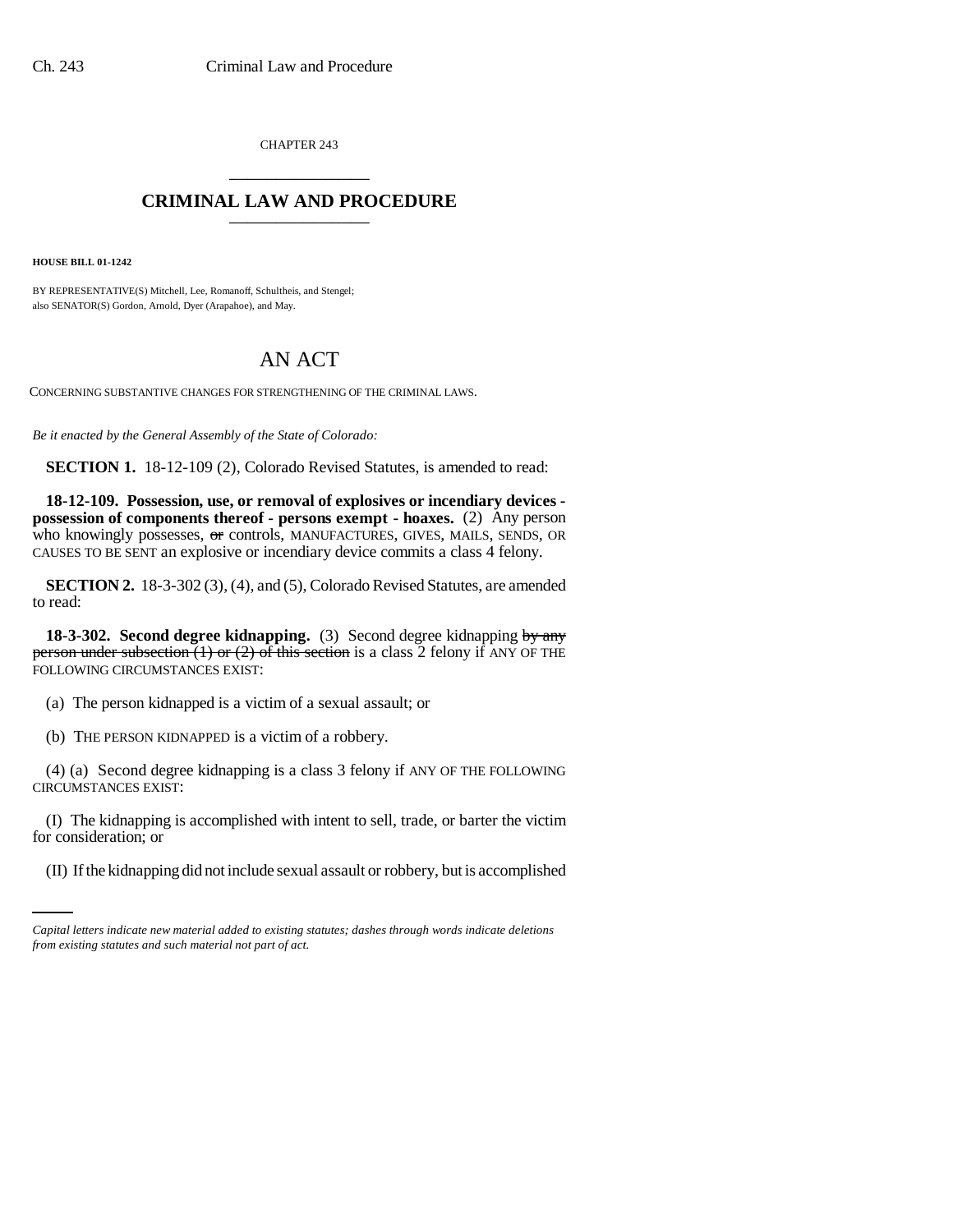by the use of a deadly weapon or any article used or fashioned in a manner to cause a person to reasonably believe that the article is a deadly weapon; or

(III) If the kidnapping is accomplished by the perpetrator representing verbally or otherwise that he or she is armed with a deadly weapon.

(b) A defendant convicted pursuant to this subsection (4) shall be sentenced by the court in accordance with the provisions of section 16-11-309, C.R.S.

(5) Second degree kidnapping is a class 4 felony, in all other cases not covered by subsection EXCEPT AS PROVIDED IN SUBSECTIONS  $(3)$  or AND  $(4)$  of this section.

**SECTION 3.** 18-18-203 (2), Colorado Revised Statutes, is amended BY THE ADDITION OF A NEW PARAGRAPH to read:

**18-18-203. Schedule I.** (2) Unless specifically excepted by Colorado or federal law or Colorado or federal regulation or more specifically included in another schedule, the following controlled substances are listed in schedule I:

(f) ANY MATERIAL, COMPOUND, MIXTURE, OR PREPARATION CONTAINING ANY QUANTITY OF GAMMA HYDROXYBUTYRATE [GHB], INCLUDING ITS SALTS, ISOMERS, AND SALTS OF ISOMERS.

**SECTION 4.** 18-13-123, Colorado Revised Statutes, is amended to read:

**18-13-123. Unlawful administration of gamma hydroxybutyrate (GHB) or ketamine.** (1) Except as otherwise provided in subsection (4) of this section, it shall be unlawful for any person to knowingly possess gamma hydroxybutyrate (GHB) or the immediate chemical precursors or chemical analogs for such substance.

(2) Except as otherwise provided in subsection (4) of this section, it shall be unlawful for any person to knowingly manufacture, distribute, dispense, sell, or possess with intent to manufacture, distribute, dispense, or sell gamma hydroxybutyrate (GHB) or the immediate chemical precursors or chemical analogs for such substance.

(3) Except as otherwise provided in subsection (4) of this section, it shall be unlawful for any person to knowingly cause or attempt to cause any other person to unknowingly consume or receive the direct administration of gamma hydroxybutyrate (GHB) or ketamine or the immediate chemical precursors or chemical analogs for either of such substances.

(4) It shall not be a violation of this section if gamma hydroxybutyrate (GHB) OR KETAMINE is possessed, manufactured, distributed OR dispensed or sold for bona fide medical needs by or under the direction of a person licensed or authorized by law to prescribe, administer, or dispense such substances.

(5) Violation of the provisions of subsection  $(1)$  of this section is a class 1 misdemeanor. Violation of the provisions of subsection  $(2)$  or  $(3)$  of this section is a class 3 felony; except that such violation is a class 2 felony if the violation is subsequent to a prior conviction for a violation of subsection  $(2)$  or  $(3)$  of this section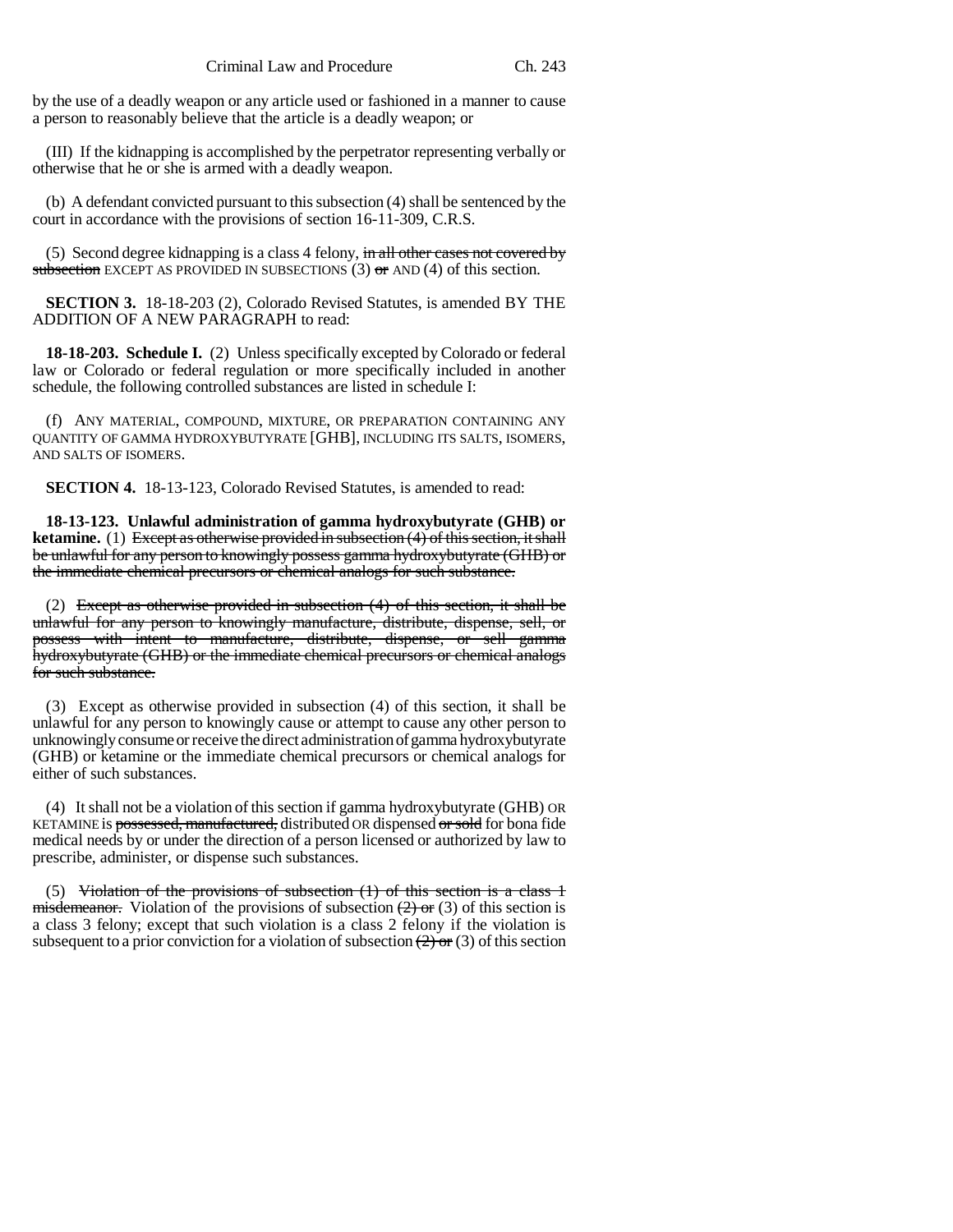OR SECTION 18-18-405 WHERE THE CONTROLLED SUBSTANCE WAS GAMMA HYDROXYBUTYRATE (GHB) OR KETAMINE OR THE IMMEDIATE CHEMICAL PRECURSORS OR CHEMICAL ANALOGS FOR EITHER OF SUCH SUBSTANCES.

**SECTION 5. Repeal.** 18-3-406, Colorado Revised Statutes, is repealed as follows:

**18-3-406. Criminality of conduct.** (1) If the criminality of conduct depends on a child's being below the age of eighteen and the child was in fact at least fifteen years of age, it shall be an affirmative defense that the defendant reasonably believed the child to be eighteen years of age or older.

(2) If the criminality of conduct depends upon a child being below the age of fifteen, it shall be no defense that the defendant did not know the child's age or that he reasonably believed the child to be fifteen years of age or older.

**SECTION 6.** Part 5 of article 1 of title 18, Colorado Revised Statutes, is amended BY THE ADDITION OF A NEW SECTION to read:

**18-1-503.5. Principles of criminal culpability.** (1) IF THE CRIMINALITY OF CONDUCT DEPENDS ON A CHILD'S BEING YOUNGER THAN EIGHTEEN YEARS OF AGE AND THE CHILD WAS IN FACT AT LEAST FIFTEEN YEARS OF AGE, IT SHALL BE AN AFFIRMATIVE DEFENSE THAT THE DEFENDANT REASONABLY BELIEVED THE CHILD TO BE EIGHTEEN YEARS OF AGE OR OLDER.

(2) IF THE CRIMINALITY OF CONDUCT DEPENDS ON A CHILD'S BEING YOUNGER THAN EIGHTEEN YEARS OF AGE AND THE CHILD WAS IN FACT YOUNGER THAN FIFTEEN YEARS OF AGE, THERE SHALL BE NO DEFENSE THAT THE DEFENDANT REASONABLY BELIEVED THE CHILD WAS EIGHTEEN YEARS OF AGE OR OLDER.

(3) IF THE CRIMINALITY OF CONDUCT DEPENDS ON A CHILD'S BEING YOUNGER THAN FIFTEEN YEARS OF AGE, IT SHALL BE NO DEFENSE THAT THE DEFENDANT DID NOT KNOW THE CHILD'S AGE OR THAT THE DEFENDANT REASONABLY BELIEVED THE CHILD TO BE FIFTEEN YEARS OF AGE OR OLDER.

**SECTION 7.** 16-10-101, Colorado Revised Statutes, is amended to read:

**16-10-101. Jury trials - statement of policy.** The right of a person who is accused of an offense other than a noncriminal traffic infraction or offense, or other than a municipal charter, MUNICIPAL ORDINANCE, or COUNTY ordinance violation as provided in section 16-10-109 (1), to have a trial by jury is inviolate and a matter of substantive due process of law as distinguished from one of "practice and procedure". The people shall also have the right to refuse to consent to a waiver of a trial by jury in all cases in which the accused has the right to request a trial by jury.

**SECTION 8.** 16-10-109 (1), Colorado Revised Statutes, is amended to read:

**16-10-109. Trial by jury for petty offenses.** (1) For the purposes of this section, "petty offense" means any crime or offense classified as a petty offense or, if not so classified, which is punishable by imprisonment other than in a correctional facility for not more than six months, or by a fine of not more than five hundred dollars, or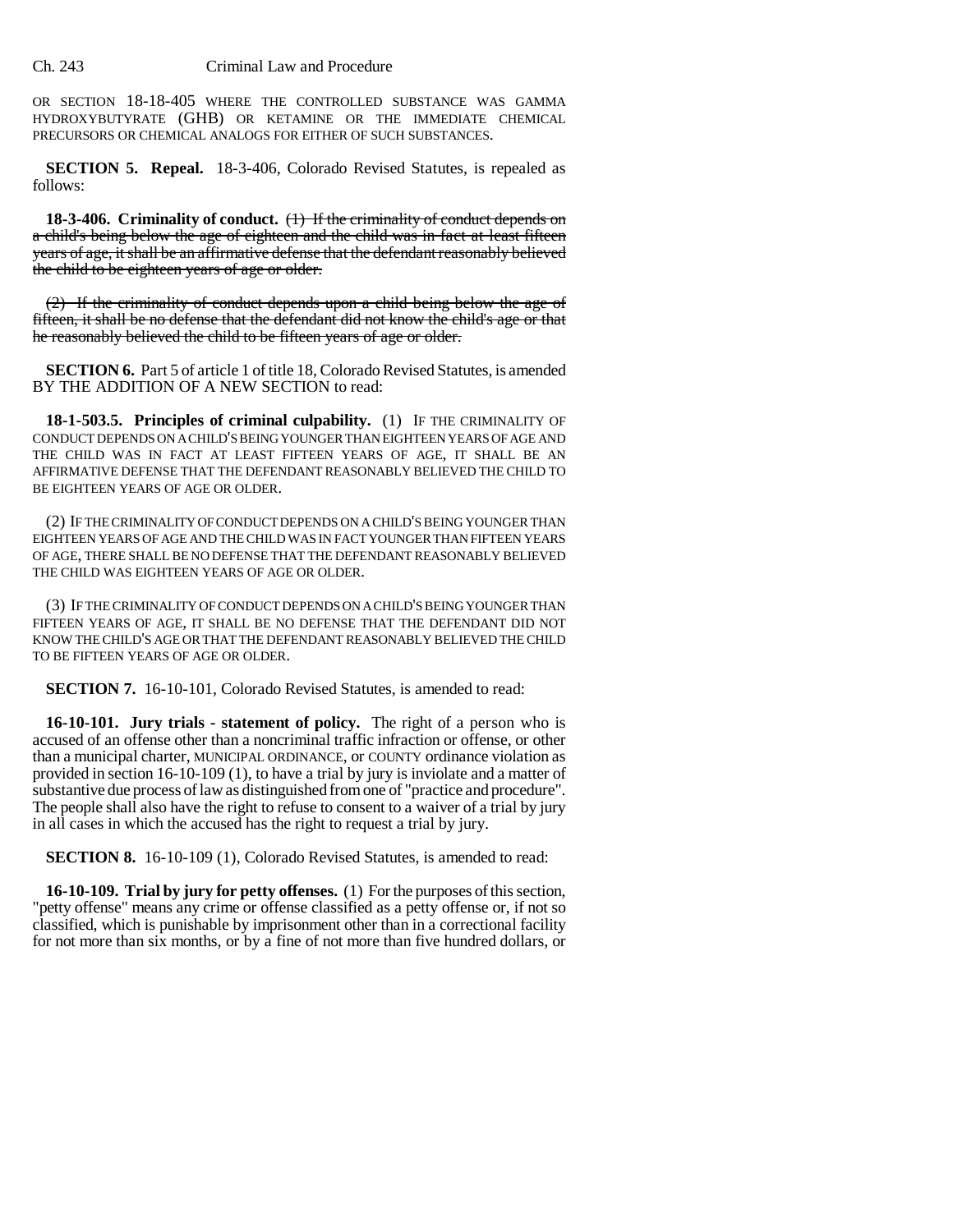Criminal Law and Procedure Ch. 243

by both such imprisonment and fine, and includes any violation of a municipal ordinance or offense which was not considered a crime at common law; except that violation of a municipal traffic ordinance which does not constitute a criminal offense or any other municipal charter, MUNICIPAL ORDINANCE, or COUNTY ordinance offense which is neither criminal nor punishable by imprisonment under any counterpart state statute shall not constitute a petty offense. No child under the age of eighteen years shall be entitled to a trial by jury for a violation of a municipal ordinance OR A COUNTY ORDINANCE for which imprisonment in jail is not a possible penalty. Nothing in this subsection (1) shall prohibit a municipality OR COUNTY from granting a right to trial by jury for ordinance violations.

**SECTION 9.** 18-18-203 (2), Colorado Revised Statutes, is amended BY THE ADDITION OF A NEW PARAGRAPH to read:

**18-18-203. Schedule I.** (2) Unless specifically excepted by Colorado or federal law or Colorado or federal regulation or more specifically included in another schedule, the following controlled substances are listed in schedule I:

(g) ANY MATERIAL, COMPOUND, MIXTURE, OR PREPARATION WHICH IS A CONTROLLED SUBSTANCE ANALOG, THE CHEMICAL STRUCTURE OF WHICH IS SUBSTANTIALLY SIMILAR TO THE CHEMICAL STRUCTURE OF A CONTROLLED SUBSTANCE LISTED IN THIS SUBSECTION (2) OR THAT WAS SPECIFICALLY DESIGNED TO PRODUCE AN EFFECT SUBSTANTIALLY SIMILAR TO OR GREATER THAN THE EFFECT OF A CONTROLLED SUBSTANCE LISTED IN THIS SUBSECTION (2), ALL OR PART OF WHICH IS INTENDED FOR HUMAN CONSUMPTION.

**SECTION 10.** Part 1 of article 1 of title 17, Colorado Revised Statutes, is amended BY THE ADDITION OF A NEW SECTION to read:

**17-1-133. Appropriation to comply with section 2-2-703 - H.B. 01-1242.** (1) PURSUANT TO SECTION 2-2-703, C.R.S., THE FOLLOWING STATUTORY APPROPRIATIONS, OR SO MUCH THEREOF AS MAY BE NECESSARY, ARE MADE IN ORDER TO IMPLEMENT H.B. 01-1242, ENACTED AT THE FIRST REGULAR SESSION OF THE SIXTY-THIRD GENERAL ASSEMBLY:

(a) FOR THE FISCAL YEAR BEGINNING JULY 1, 2001, IN ADDITION TO ANY OTHER APPROPRIATION, THERE IS HEREBY APPROPRIATED FROM THE CAPITAL CONSTRUCTION FUND CREATED IN SECTION 24-75-302, C.R.S., TO THE CORRECTIONS EXPANSION RESERVE FUND CREATED IN SECTION 17-1-116, THE SUM OF TWO HUNDRED SEVENTY-SEVEN THOUSAND EIGHT HUNDRED SIXTY-EIGHT DOLLARS (\$277,868 ).

(b) (I) FOR THE FISCAL YEAR BEGINNING JULY 1, 2002, IN ADDITION TO ANY OTHER APPROPRIATION, THERE IS HEREBY APPROPRIATED, FROM THE CAPITAL CONSTRUCTION FUND CREATED IN SECTION 24-75-302, C.R.S., TO THE CORRECTIONS EXPANSION RESERVE FUND CREATED IN SECTION 17-1-116, THE SUM OF ONE HUNDRED THIRTY-EIGHT THOUSAND NINE HUNDRED THIRTY-FOUR DOLLARS (\$138,934).

(II) FOR THE FISCAL YEAR BEGINNING JULY 1, 2002, IN ADDITION TO ANY OTHER APPROPRIATION, THERE IS HEREBY APPROPRIATED TO THE DEPARTMENT OF CORRECTIONS, OUT OF ANY MONEYS IN THE GENERAL FUND NOT OTHERWISE APPROPRIATED, THE SUM OF ONE HUNDRED SIX THOUSAND SEVEN HUNDRED FIFTY-SIX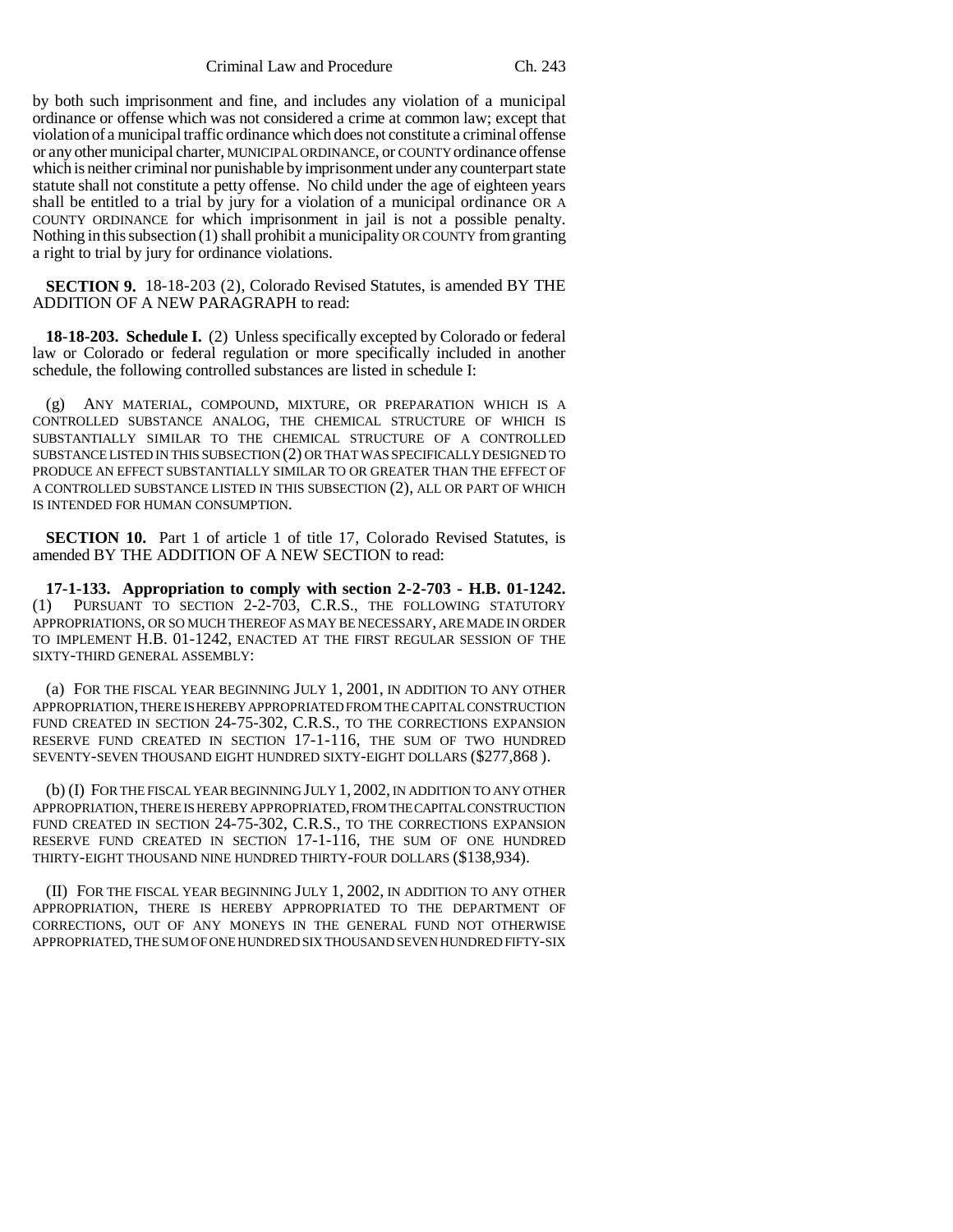DOLLARS (\$106,756).

(c) (I) FOR THE FISCAL YEAR BEGINNING JULY 1, 2003, IN ADDITION TO ANY OTHER APPROPRIATION, THERE IS HEREBY APPROPRIATED, FROM THE CAPITAL CONSTRUCTION FUND CREATED IN SECTION 24-75-302, C.R.S., TO THE CORRECTIONS EXPANSION RESERVE FUND CREATED IN SECTION 17-1-116, THE SUM OF ONE HUNDRED THIRTY-EIGHT THOUSAND NINE HUNDRED THIRTY-FOUR DOLLARS (\$138,934).

(II) FOR THE FISCAL YEAR BEGINNING JULY 1, 2003, IN ADDITION TO ANY OTHER APPROPRIATION, THERE IS HEREBY APPROPRIATED TO THE DEPARTMENT OF CORRECTIONS, OUT OF ANY MONEYS IN THE GENERAL FUND NOT OTHERWISE APPROPRIATED, THE SUM OF ONE HUNDRED SIXTY THOUSAND ONE HUNDRED THIRTY-FOUR DOLLARS (\$160,134).

(d) (I) FOR THE FISCAL YEAR BEGINNING JULY 1, 2004, IN ADDITION TO ANY OTHER APPROPRIATION, THERE IS HEREBY APPROPRIATED, FROM THE CAPITAL CONSTRUCTION FUND CREATED IN SECTION 24-75-302, C.R.S., TO THE CORRECTIONS EXPANSION RESERVE FUND CREATED IN SECTION 17-1-116, THE SUM OF SEVENTY-NINE THOUSAND EIGHT HUNDRED EIGHTY-SEVEN DOLLARS (\$79,887).

(II) FOR THE FISCAL YEAR BEGINNING JULY 1, 2004, IN ADDITION TO ANY OTHER APPROPRIATION, THERE IS HEREBY APPROPRIATED TO THE DEPARTMENT OF CORRECTIONS, OUT OF ANY MONEYS IN THE GENERAL FUND NOT OTHERWISE APPROPRIATED, THE SUM OF TWO HUNDRED THIRTEEN THOUSAND FIVE HUNDRED TWELVE DOLLARS (\$213,512).

(e) FOR THE FISCAL YEAR BEGINNING JULY 1, 2005, IN ADDITION TO ANY OTHER APPROPRIATION, THERE IS HEREBY APPROPRIATED TO THE DEPARTMENT OF CORRECTIONS, OUT OF ANY MONEYS IN THE GENERAL FUND NOT OTHERWISE APPROPRIATED, THE SUM OF TWO HUNDRED FORTY-FOUR THOUSAND TWO HUNDRED FOUR DOLLARS (\$244,204).

**SECTION 11.** 24-75-302 (2) (n), (2) (o), (2) (p), and (2) (q), Colorado Revised Statutes, are amended to read:

**24-75-302. Capital construction fund - capital assessment fees - calculation.** (2) As of July 1, 1988, and July 1 of each year thereafter through July 1, 2005, a sum as specified in this subsection (2) shall accrue to the capital construction fund. The state treasurer and the controller shall transfer such sum out of the general fund and into the capital construction fund as moneys become available in the general fund during the fiscal year beginning on said July 1. Transfers between funds pursuant to this subsection (2) shall not be deemed to be appropriations subject to the limitations of section 24-75-201.1. The amount which shall accrue pursuant to this subsection (2) shall be as follows:

(n) On July 1, 2001, one hundred million dollars, plus one hundred fifty-four thousand six hundred thirty-six dollars pursuant to H.B. 97-1186; plus nine hundred five thousand seven hundred twenty-three dollars pursuant to H.B. 97-1077, enacted at the first regular session of the sixty-first general assembly; plus nine thousand eight hundred ninety dollars pursuant to S.B. 98-021, enacted at the second regular session of the sixty-first general assembly; plus three hundred forty-nine thousand fifty-five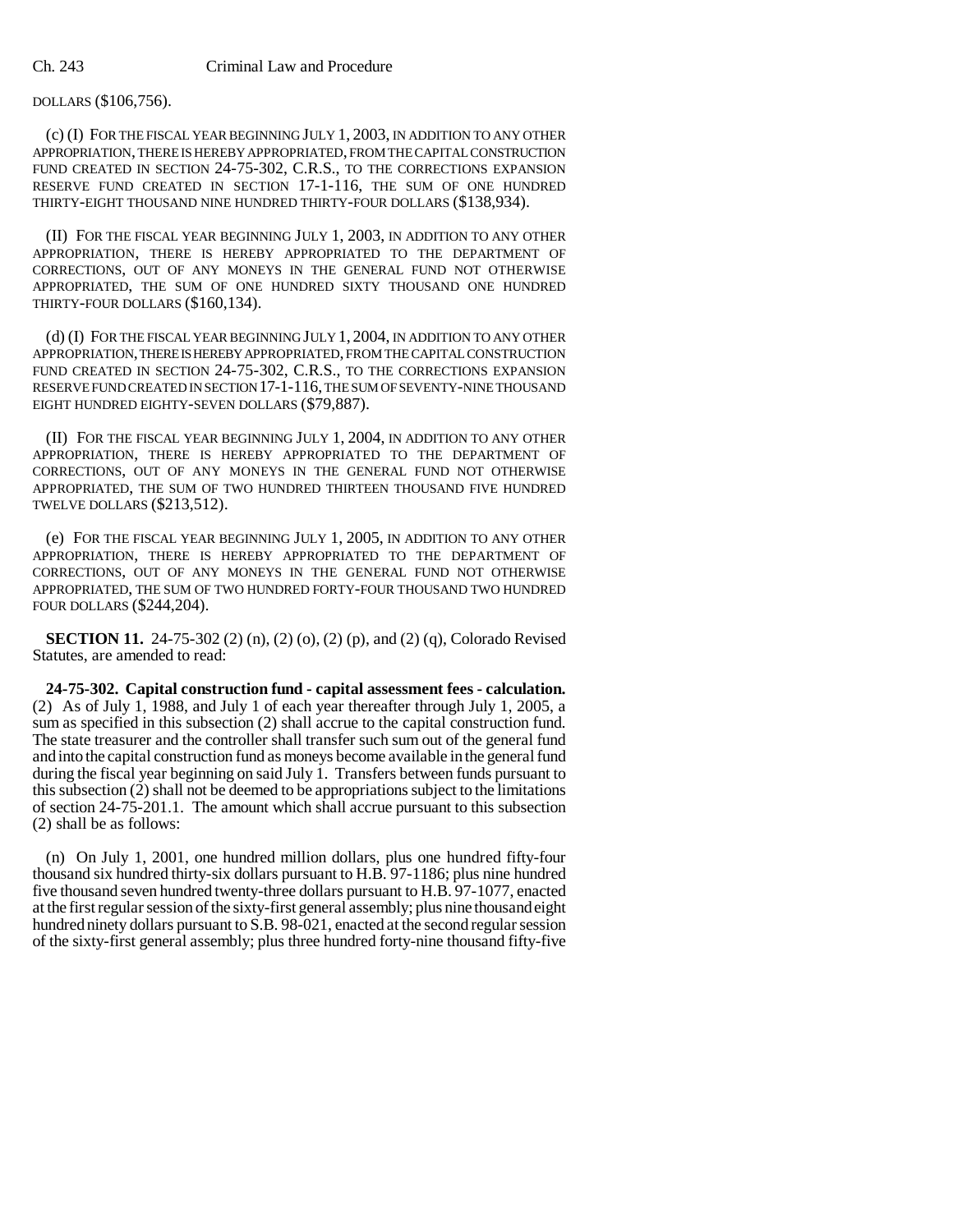dollars pursuant to H.B. 98-1160, enacted at the second regular session of the sixty-first general assembly; plus three hundred twenty-six thousand thirty-two dollars pursuant to H.B. 00-1107, enacted at the second regular session of the sixty-second general assembly; plus ninety-seven thousand two hundred fifty-four dollars pursuant to H.B. 00-1111, enacted at the second regular session of the sixty-second general assembly; plus two hundred ninety-one thousand seven hundred sixty-one dollars pursuant to H.B. 00-1158, enacted at the second regular session of the sixty-second general assembly; plus one million one hundred sixteen thousand nine hundred seventy-one dollars pursuant to H.B. 00-1201, enacted at the second regular session of the sixty-second general assembly; plus four hundred sixteen thousand eight hundred two dollars pursuant to H.B. 00-1214, enacted at the second regular session of the sixty-second general assembly; plus sixty-nine thousand four hundred sixty-seven dollars pursuant to H.B. 00-1247, enacted at the second regular session of the sixty-second general assembly; PLUS TWO HUNDRED SEVENTY SEVEN THOUSAND EIGHT HUNDRED SIXTY-EIGHT DOLLARS PURSUANT TO H.B. 01-1242, ENACTED AT THE FIRST REGULAR SESSION OF THE SIXTY-THIRD GENERAL ASSEMBLY;

(o) On July 1, 2002, one hundred million dollars plus thirteen thousand nine hundred sixty-two dollars pursuant to S.B. 98-021, enacted at the second regular session of the sixty-first general assembly; plus eight million three hundred seven thousand five hundred nine dollars pursuant to H.B. 98-1156, enacted at the second regular session of the sixty-first general assembly; plus three hundred ninety-seven thousand nine hundred twenty-three dollars pursuant to H.B. 98-1160, enacted at the second regular session of the sixty-first general assembly; plus fifty thousand three hundred sixty-four dollars pursuant to H.B. 00-1107, enacted at the second regular session of the sixty-second general assembly; plus one hundred twenty-one thousand five hundred sixty-seven dollars pursuant to H.B. 00-1201, enacted at the second regular session of the sixty-second general assembly; plus two hundred fifty thousand eighty-one dollars pursuant to H.B. 00-1214, enacted at the second regular session of the sixty-second general assembly; plus forty thousand five hundred twenty-two dollars pursuant to H.B. 00-1247, enacted at the second regular session of the sixty-second general assembly; PLUS ONE HUNDRED THIRTY-EIGHT THOUSAND NINE HUNDRED THIRTY-FOUR DOLLARS PURSUANT TO H.B.01-1242, ENACTED AT THE FIRST REGULAR SESSION OF THE SIXTY-THIRD GENERAL ASSEMBLY;

(p) On July 1, 2003, one hundred million dollars; PLUS ONE HUNDRED THIRTY-EIGHT THOUSAND NINE HUNDRED THIRTY-FOUR DOLLARS PURSUANT TO H.B. 01-1242, ENACTED AT THE FIRST REGULAR SESSION OF THE SIXTY-THIRD GENERAL ASSEMBLY;

(q) On July 1, 2004, one hundred million dollars plus two hundred thirty-three thousand eight hundred seventy-two dollars pursuant to H.B. 00-1201, enacted at the second regular session of the sixty-second general assembly; PLUS SEVENTY-NINE THOUSAND EIGHT HUNDRED EIGHTY-SEVEN DOLLARS PURSUANT TO H.B. 01-1242, ENACTED AT THE FIRST REGULAR SESSION OF THE SIXTY-THIRD GENERAL ASSEMBLY;

**SECTION 12. Effective date - applicability.** This act shall take effect July 1, 2001, and shall apply to offenses committed on or after said date.